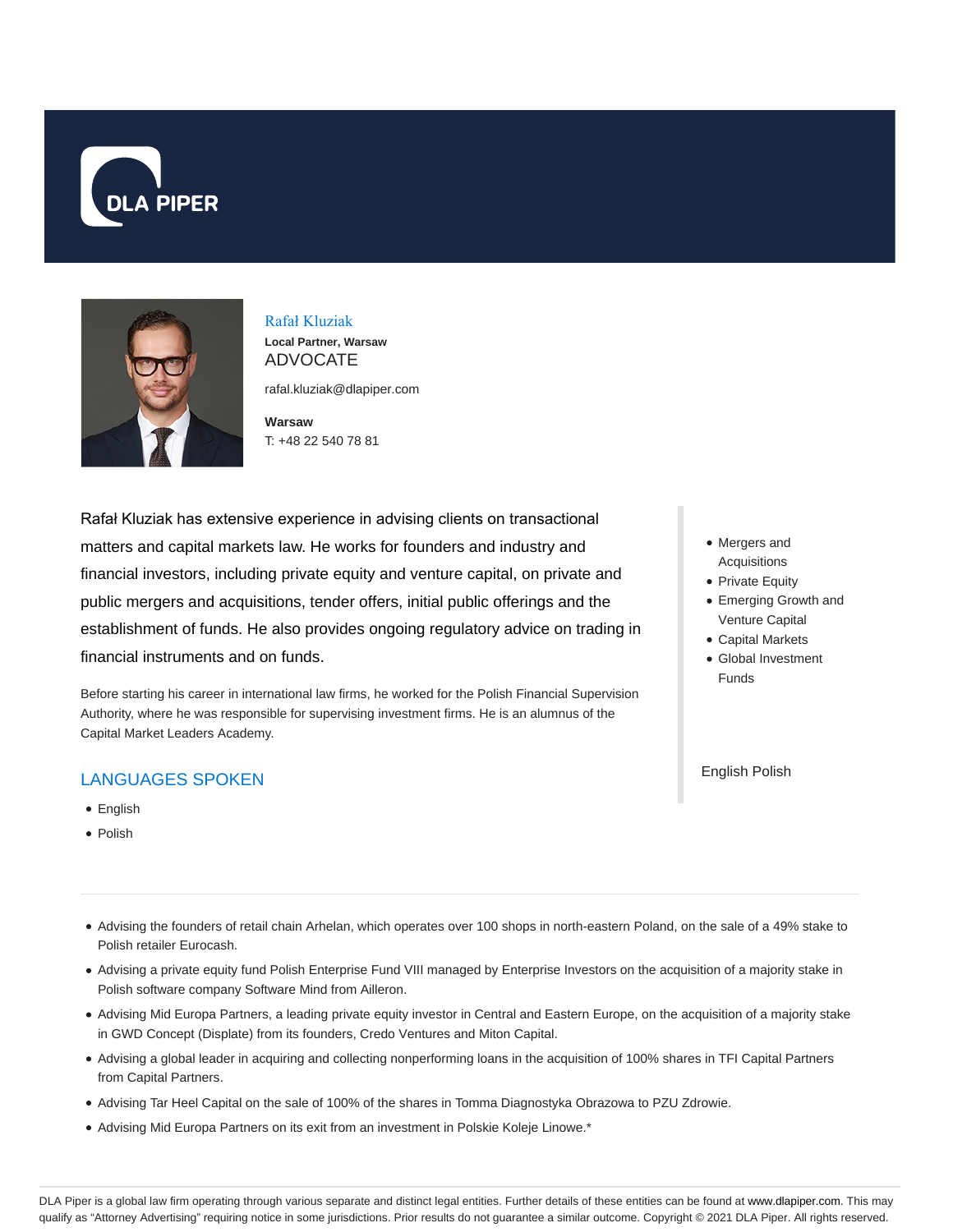- Advising Carlyle on its attempted acquisition of a portfolio company from Enterprise Investors.\*
- Advising Tar Heel Capital on exits from its two portfolio companies.\*
- Advising Hitachi Capital on its attempted takeover and tender offer for shares in Prime Car Management.\*
- Advising Associated British Foods on its acquisition of business enterprise of Michel Pasze.\*
- Advising Maxima Grupe on the takeover, tender offer, squeeze-out and delisting of Emperia Holding.\*
- Advising PCC SE i PCC Intermodal on squeeze-out and delisting of PCC Intermodal.\*
- Advising founders of Solid Brain on their sale of Solid Brain to IT Kontrakt.\*
- Advising Work Service on its sale of IT Kontrakt to Cornersone Partners and Oaktree Capital Management.\*
- Advising PKO TFI i PKO BP on establishment of their Corporate Venture Capital fund.\*

\*Denotes experience from a previous firm.

### CREDENTIALS

# Professional Qualifications

Advocate (Adwokat) registered with the Warsaw Bar Association of Advocates (Okręgowa Izba Adwokacka w Warszawie)

# Prior Experience

- September 2019 present, Counsel, DLA Piper, Warsaw
- October 2010 June 2019, Counsel, leading international law firm, Warsaw
- April 2008 June 2009, Senior Assistant, Financial Supervision Authority, Warsaw

# **Recognitions**

- Recommended in Commercial, Corporate and M&A The Legal 500 EMEA 2021
- Recommended in Private Equity The Legal 500 EMEA 2021

# **Education**

University of Warsaw, Degree: Master of Laws, 2010

# **Memberships**

Warsaw Bar Association of Advocates

# **NEWS**

### **DLA Piper appoints five partners in Warsaw office**

#### 28 April 2022

Agnieszka Lehwark of the real estate team and Bartłomiej Palusiak, who works on financial markets, infrastructure projects and restructuring, will become equity partners, while project team head Adriana Mierzwa-Bronikowska, energy practice leader Łukasz Jankowski and Rafał Kluziak of the M&A team will join as local partners.

**Pięciu nowych partnerów w kancelarii DLA Piper**

28 kwietnia 2022

DLA Piper is a global law firm operating through various separate and distinct legal entities. Further details of these entities can be found at www.dlapiper.com. This may qualify as "Attorney Advertising" requiring notice in some jurisdictions. Prior results do not guarantee a similar outcome. Copyright © 2021 DLA Piper. All rights reserved.